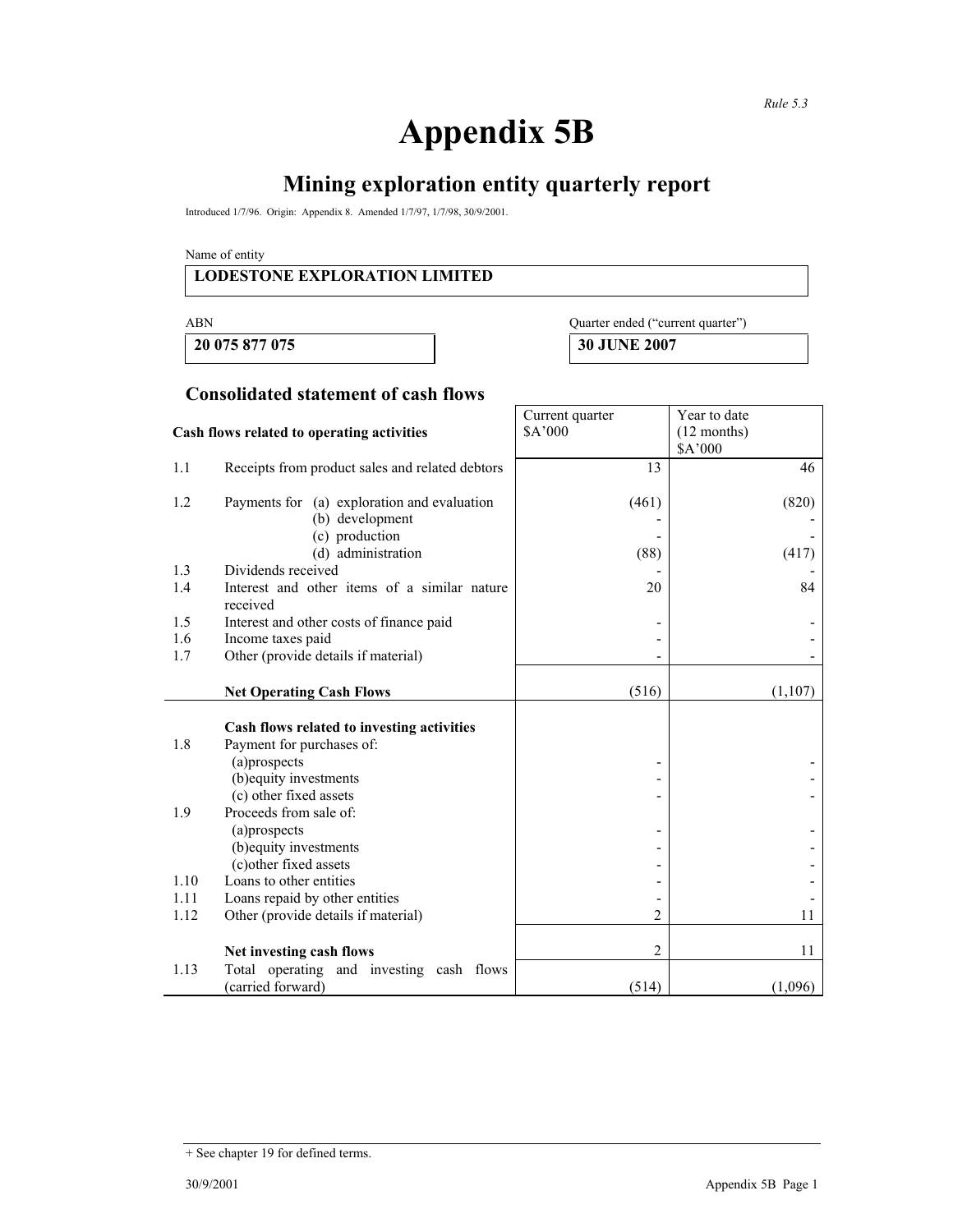| 1.13                         | Total operating and investing cash flows<br>(brought forward)                                                                                                                                | (514)       | (1,096) |
|------------------------------|----------------------------------------------------------------------------------------------------------------------------------------------------------------------------------------------|-------------|---------|
| 1.14<br>1.15<br>1.16<br>1.17 | Cash flows related to financing activities<br>Proceeds from issues of shares, options, etc.<br>Proceeds from sale of forfeited shares<br>Proceeds from borrowings<br>Repayment of borrowings | ۰<br>۰<br>- | 2,352   |
| 1.18<br>1.19                 | Dividends paid<br>Other – Share issue costs                                                                                                                                                  | -<br>۰      | (266)   |
|                              | Net financing cash flows                                                                                                                                                                     |             | 2,086   |
|                              | Net increase (decrease) in cash held                                                                                                                                                         | (514)       | 990     |
| 1.20<br>1.21                 | Cash at beginning of quarter/year to date<br>Exchange rate adjustments to item 1.20                                                                                                          | 1,616       | 112     |
| 1.22                         | Cash at end of quarter                                                                                                                                                                       | 1,102       | 1,102   |

### **Payments to directors of the entity and associates of the directors Payments to related entities of the entity and associates of the related entities**

|      |                                                                  | Current quarter<br>\$A'000 |
|------|------------------------------------------------------------------|----------------------------|
| 1.23 | Aggregate amount of payments to the parties included in item 1.2 | 68                         |
| 1.24 | Aggregate amount of loans to the parties included in item 1.10   | Nil                        |

1.25 Explanation necessary for an understanding of the transactions

#### **Non-cash financing and investing activities**

2.1 Details of financing and investing transactions which have had a material effect on consolidated assets and liabilities but did not involve cash flows

Nil

2.2 Details of outlays made by other entities to establish or increase their share in projects in which the reporting entity has an interest

Nil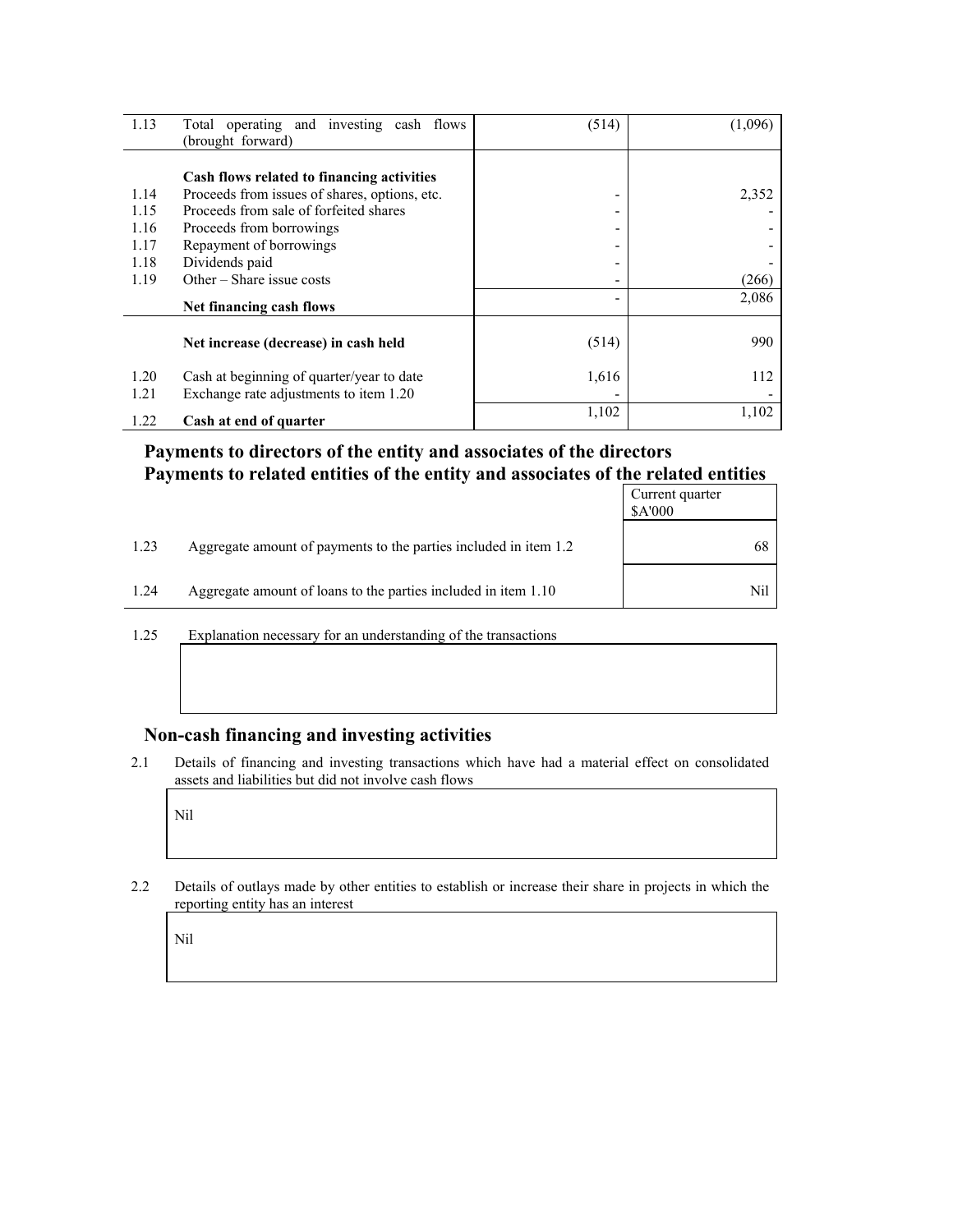## **Financing facilities available**

*Add notes as necessary for an understanding of the position.* 

|     |                             | Amount available<br>\$A'000 | Amount used<br>\$A'000 |
|-----|-----------------------------|-----------------------------|------------------------|
| 3.1 | Loan facilities             | Nil                         | Nil                    |
| 3.2 | Credit standby arrangements | Nil                         | Nil                    |

## **Estimated cash outflows for next quarter**

|     |                            | \$A'000 |
|-----|----------------------------|---------|
| 4.1 | Exploration and evaluation | 360     |
|     |                            |         |
| 4.2 | Development                |         |
|     |                            |         |
|     |                            | 360     |
|     | Total                      |         |

## **Reconciliation of cash**

| Reconciliation of cash at the end of the quarter (as<br>shown in the consolidated statement of cash flows) to<br>the related items in the accounts is as follows. |                                                  | Current quarter<br>A'000 | Previous quarter<br>\$A'000 |
|-------------------------------------------------------------------------------------------------------------------------------------------------------------------|--------------------------------------------------|--------------------------|-----------------------------|
| 5.1                                                                                                                                                               | Cash on hand and at bank                         | 4                        | 16                          |
| 5.2                                                                                                                                                               | Deposits at call                                 | 1,098                    | 1,600                       |
| 5.3                                                                                                                                                               | Bank overdraft                                   |                          |                             |
| 5.4                                                                                                                                                               | Other (provide details)                          |                          |                             |
|                                                                                                                                                                   | <b>Total: cash at end of quarter (item 1.22)</b> | 1,102                    | 1,616                       |

### **Changes in interests in mining tenements**

|     |                                                                     | Tenement               | Nature of interest | Interest at | Interest at |
|-----|---------------------------------------------------------------------|------------------------|--------------------|-------------|-------------|
|     |                                                                     | reference              | (note (2))         | beginning   | end of      |
|     |                                                                     |                        |                    | of quarter  | quarter     |
| 6.1 | Interests in mining<br>tenements relinquished,<br>reduced or lapsed | <b>Bajool District</b> | Wholly owned EPM's | 57 sq kms   | 15 sq kms   |
| 6.2 | Interests in mining<br>tenements acquired or<br>increased           | Nil                    |                    |             |             |

<sup>+</sup> See chapter 19 for defined terms.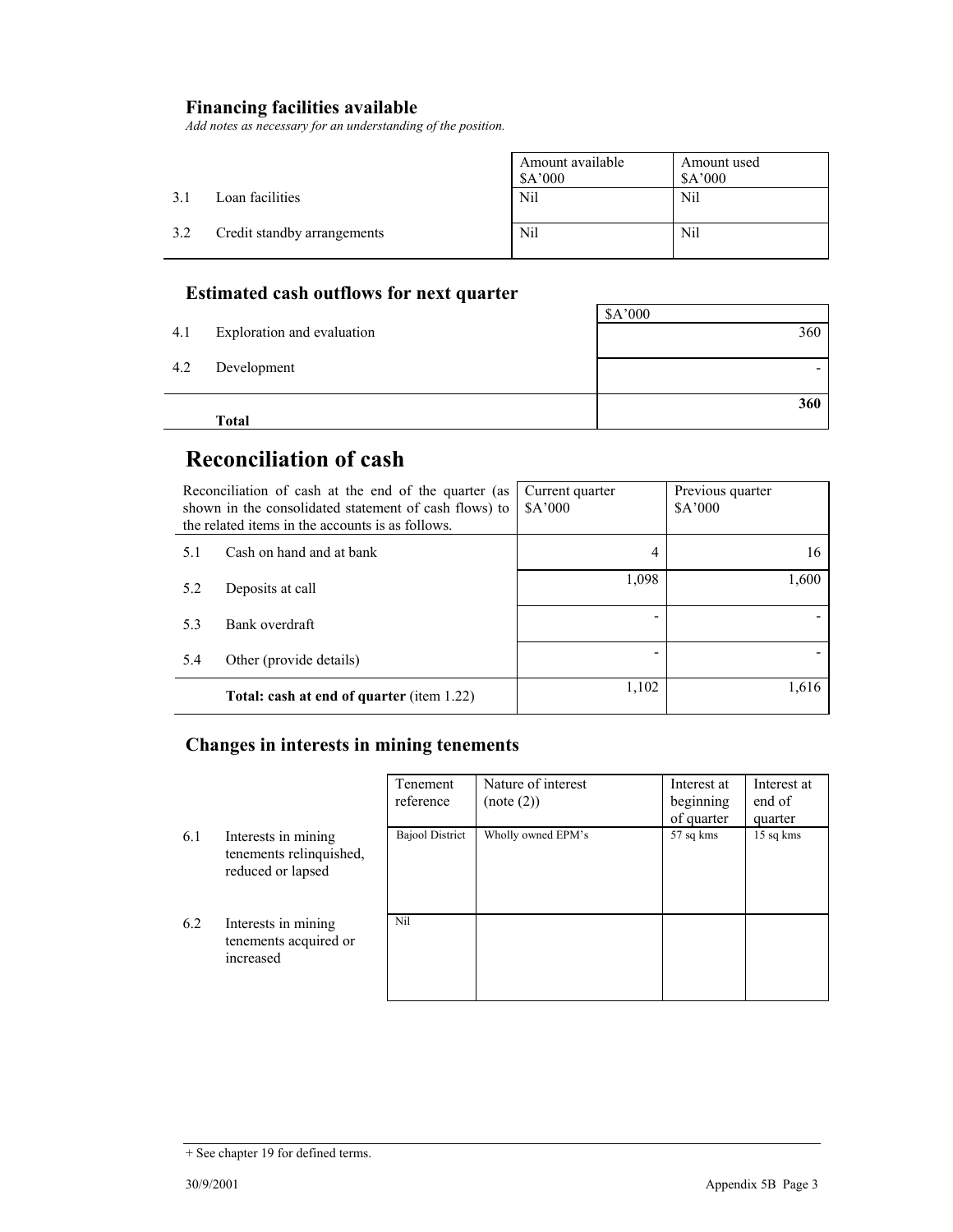#### **Issued and quoted securities at end of current quarter**

*Description includes rate of interest and any redemption or conversion rights together with prices and dates.* 

|      |                                                                                                                                                                           | Total number                     | Number quoted                          | Issue price per<br>security (see note<br>$3)$ (cents) | Amount paid up per<br>security (see note 3)<br>(cents) |
|------|---------------------------------------------------------------------------------------------------------------------------------------------------------------------------|----------------------------------|----------------------------------------|-------------------------------------------------------|--------------------------------------------------------|
| 7.1  | Preference<br><sup>+</sup> securities<br>(description)                                                                                                                    |                                  |                                        |                                                       |                                                        |
| 7.2  | Changes during<br>quarter<br>(a) Increases<br>through issues<br>(b) Decreases<br>through returns of<br>capital, buy-backs,<br>redemptions                                 |                                  |                                        |                                                       |                                                        |
| 7.3  | +Ordinary<br>securities                                                                                                                                                   | 113,324,535                      | 113,324,535                            | Fully paid                                            | Fully paid                                             |
| 7.4  | Changes during<br>quarter<br>(a) Increases<br>through issues<br>(b) Decreases<br>through returns of<br>capital, buy-backs<br>(c) Increase<br>through options<br>exercised | N/A                              |                                        |                                                       |                                                        |
| 7.5  | <sup>+</sup> Convertible debt<br>securities<br>(description)                                                                                                              | N/A                              |                                        |                                                       |                                                        |
| 7.6  | Changes during<br>quarter<br>(a) Increases<br>through issues<br>(b) Decreases<br>through securities<br>matured, converted                                                 |                                  |                                        |                                                       |                                                        |
| 7.7  | <b>Options</b><br>(description and                                                                                                                                        |                                  |                                        | Exercise price                                        | Expiry date                                            |
|      | conversion factor)                                                                                                                                                        | 30,934,634<br>800,000<br>501,000 | 30,934,634<br>$\overline{\phantom{a}}$ | 5 cents<br>30 cents<br>20 cents                       | 21/07/08<br>30/09/07<br>27/01/11                       |
| 7.8  | Issued during<br>quarter                                                                                                                                                  | N/A                              |                                        |                                                       |                                                        |
| 7.9  | <b>Exercised</b> during<br>quarter                                                                                                                                        | N/A                              |                                        |                                                       |                                                        |
| 7.10 | <b>Expired during</b><br>quarter                                                                                                                                          | 2,000,000                        | $\blacksquare$                         | 5 cents                                               | 18/05/07                                               |
| 7.11 | <b>Debentures</b><br>(totals only)                                                                                                                                        | N/A                              |                                        |                                                       |                                                        |
| 7.12 | <b>Unsecured notes</b><br>(totals only)                                                                                                                                   | $\rm N/A$                        |                                        |                                                       |                                                        |